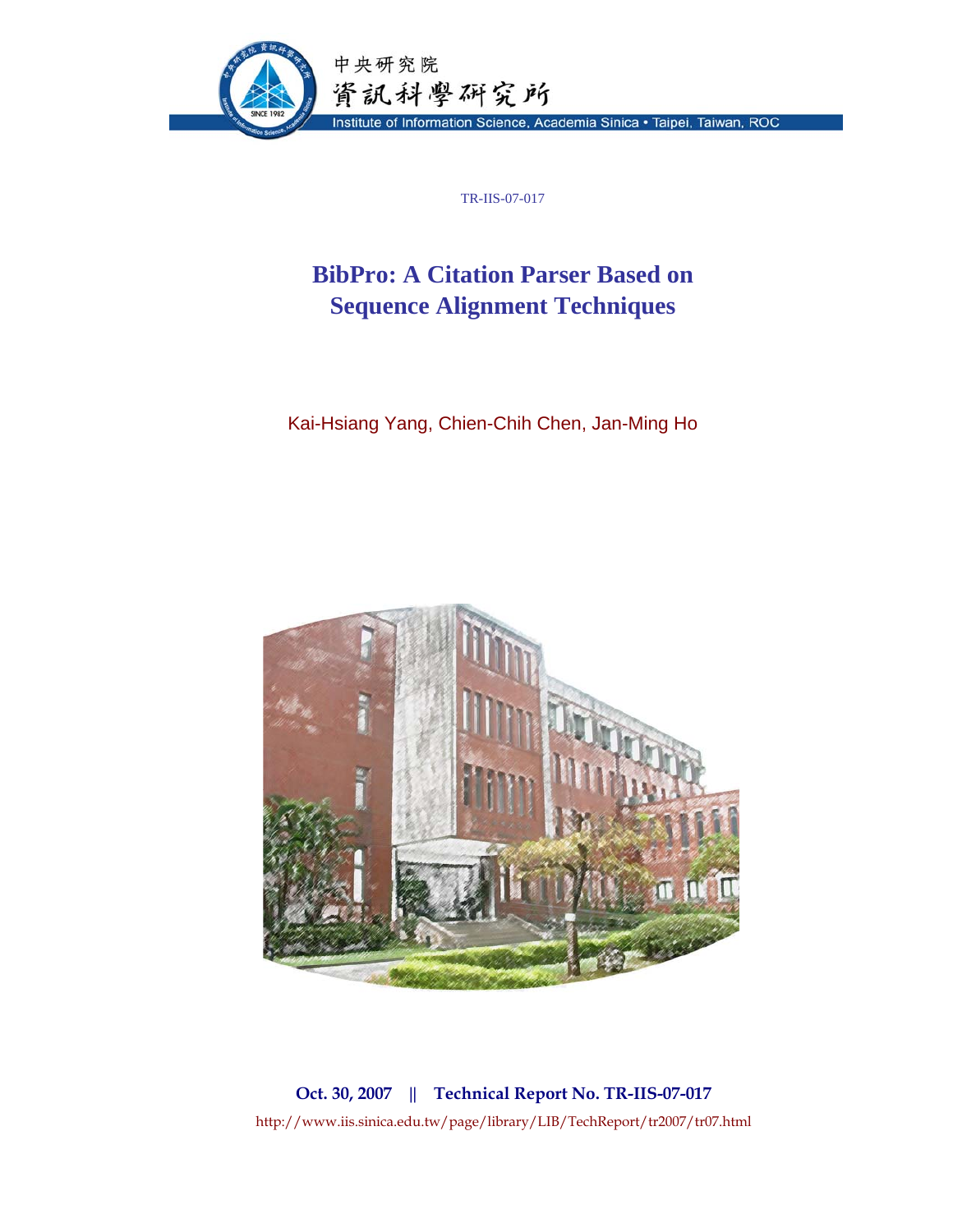# **BibPro: A Citation Parser Based on Sequence Alignment Techniques**

Kai-Hsiang Yang Institute of Information Science, Academia Sinica, Taipei,Taiwan

khyang@iis.sinica.edu.tw

Chien-Chih Chen Institute of Information Science, Academia Sinica, Taipei,Taiwan

rocky@iis.sinica.edu.tw

Jan-Ming Ho Institute of Information Science, Academia Sinica, Taipei,Taiwan

hoho@iis.sinica.edu.tw

# **ABSTRACT**

The dramatic increase in the number of academic publications has led to a growing demand for efficient organization of the resources to meet researchers' specific needs. As a result, a number of network services have compiled databases from the public resources scattered over the Internet. Furthermore, because the publications utilize many different citation formats, the problem of accurately extracting metadata from a publication list has also attracted a great deal of attention in recent years. In this paper, we extend our previous work by using a gene sequence alignment tool to recognize and parse citation strings from publication lists into citation metadata. We also propose a new tool called BibPro. The main difference between BibPro and our previously proposed tool is that BibPro does not need any knowledge databases (e.g., an author name database) to generate a feature index for a citation string. Instead, BibPro only uses the order of punctuation marks in a citation string as its feature index to represent the string's citation format. Second, by using this feature index, BibPro employs the Basic Local Alignment Search Tool (BLAST) to match the feature's citation sequence with the most similar citation formats in the citation database. The Needleman-Wunsch algorithm is then used to determine the best citation format for extracting the desired citation metadata. By utilizing the alignment information, which is determined by the best template, BibPro can systematically extract the fields of author, title, journal, volume, number (issue), month, year, and page information from different citation formats with a high level of precision. The experiment results show that, in terms of precision and recall, BibPro outperforms other systems (e.g., INFOMAP and ParaCite). The results also show that BibPro scales very well.

# **Categories and Subject Descriptors**

H.3.3 [Information Systems]: Information Search and Retrieval.

### **General Terms**

Algorithms, Documentation.

# **Keywords**

Citation Extraction, Sequence Alignment, Digital Library, Data Integration, Data Cleaning.

Copyright 2007 ACM 1-58113-000-0/00/0004…

# **1. INTRODUCTION**

Parsing citations is essential for integrating bibliographical information published on the Internet. The technique can also be used in other applications, such as field-based searching, author analysis of publications, and citation analysis [5]. However, it is difficult to design a system that can automatically parse citations scattered over the Internet because, in addition to the problem of technical typing errors, there are many different citation styles/formats. Citations can include a number of fields (e.g., author, title, publication information) arranged in many different formats depending on the type of publication (e.g., book, journal, conference paper, research report, or technical report). Therefore, extracting the required fields from citations is a challenging task.

Numerous works on extracting metadata from citations are reported in literature [1-12, 16]. The approaches can be roughly classified into three categories: learning-based, template-based and rule-based approaches.

Learning-based methods utilize machine learning techniques (e.g.,. the Hidden Markov Model (HMM) [7, 8], Support Vector Machines (SVM) [6], and Conditional Random Fields (CRF) [5]). Among them, CRF achieves the best performance with an overall word accuracy of 95.37% on the Cora reference dataset [5, 17], which contains 500 references covering thirteen fields: author, title, editor, book title, date, journal, volume, tech, institution, pages, location, publisher, and note.

Template-based methods utilize template databases with various styles of citation templates (e.g., ParaCite [16] and INFOMAP [11,12]). ParaCite has been integrated with the EPrints.org software, and links with CiteBase, RefLink, and ISI Web of Science [16] are currently under consideration. INFOMAP is a hierarchical template-based reference metadata extraction method with an overall average accuracy level of 92.39% for the six major citation styles detailed in [12].

Rule-based methods are widely used in real-world applications. For example, CiteSeer [1-4] is a well-known search engine and digital library that uses heuristics to extract certain subfields. It identifies titles and author names in citations with roughly 80% accuracy and page numbers with roughly 40% accuracy [1].

In a previous work [10], we proposed a template-based citation parser that achieved approximately 80% precision, but it had a number of drawbacks. First, because template construction relies on an author name database for the token matching process, the size of the author database directly affects the accuracy of the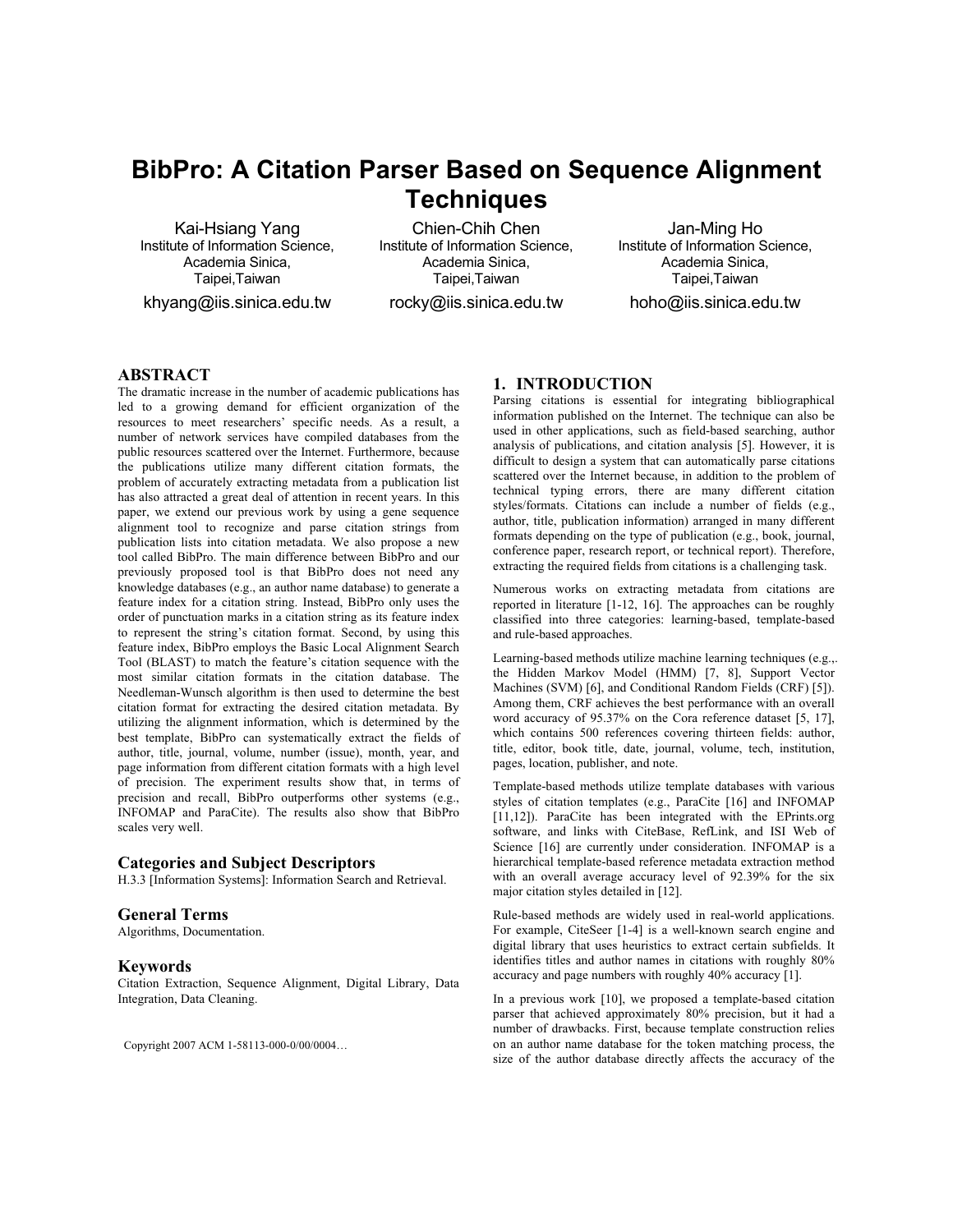template database. Second, the parser uses several heuristic rules to transform a citation string into templates, but the rules may only work for some special cases. The same problem arises when metadata is extracted from a citation string by referencing a template. Finally, during the matching process, there is high probability of mismatching templates with other templates that have same similarity score. We call this the "template conflict" problem. Generally, the larger the template database, the more serious the problem will be.

In this paper, we propose a new framework, called BibPro, for the citation parser. BibPro retains the advantages of our previous work (e.g., it uses protein sequences to represent citations and the Basic Local Alignment Search Tool (BLAST) to find similar templates), and resolves the weaknesses. Instead of relying on an author name database and heuristic rules, BibPro uses the order of punctuation marks in a citation string as a feature to represent the string's citation style. Furthermore, to find the template with the highest similarity score, we use the Needleman-Wunsch algorithm [15] in conjunction with BLAST to extract metadata from citation strings and align the features (a protein sequence) with the templates in our template database. In other words, BibPro extracts metadata systematically from the strings by referencing the alignment information of the matched template. Because of these two modifications, BibPro does not need any heuristics, and thus overcomes the template conflict problem. Figure 1 shows an example of extracting metadata from a citation string, where BibPro can be used to extract several common fields, such as author, title, journal, volume, number (issue), page, month, and year information, from a citation string.

The remainder of this paper is organized as follows. In Section 2, we explain the concepts behind BibPro and describe its architecture. In Section 3, we detail the experiment results and compare BibPro with several related works. Then, in Section 4, we present our conclusions and discuss some interesting directions for future research.





# **2. BIBPRO: CITATION PARSER**

# **2.1 Basic Ideas**

Our system is based on two concepts. The first uses a protein sequence to represent a citation string. We split a citation string into several tokens and use an amino acid symbol to represent each token. Figure 2 shows an example of a citation string transformed into a protein sequence "AAADTTTTDLLLLDYRPHS". When transforming a citation string into a protein sequence, Bibpro only transfers important features (e.g., the order of the fields and the field separators) from the citation string to the protein sequence. Redundant information is filtered out to simplify the problem and accelerate the parsing process. A protein sequence is designed to capture some features of the citation string. The sequence is then matched with previously known templates by BLAST [13, 14], a welldeveloped protein sequence matching program that searches protein sequence databases for sequences that are most similar to the target sequence. After a template has been selected as the first priority by BLAST, Bibpro partitions and extracts the desired metadata from the citation string.



#### **Figure 2. Transforming a citation string to a protein sequence.**

Because citation strings of the same style have similar punctuation marks and reserved words, the order of the punctuation marks in a string must be fairly significant to identify the citation style. Our second concept utilizes this structural property as a feature index in BLAST to help match citation styles and parse citation strings according to their respective citation styles.

System Preprocess

Online parsing



**Figure 3. System preprocess and online parsing phases.** 

Based on these two concepts, Bibpro consists of two phases: a system preprocessing phase and an online parsing phase. The goal of the first phase is to generate feature indices for all previously known citation styles in advance so that BLAST will be able to better match citation styles in the second phase (see Figure 3a.). During the online parsing phase, BibPro uses BLAST [13, 14] to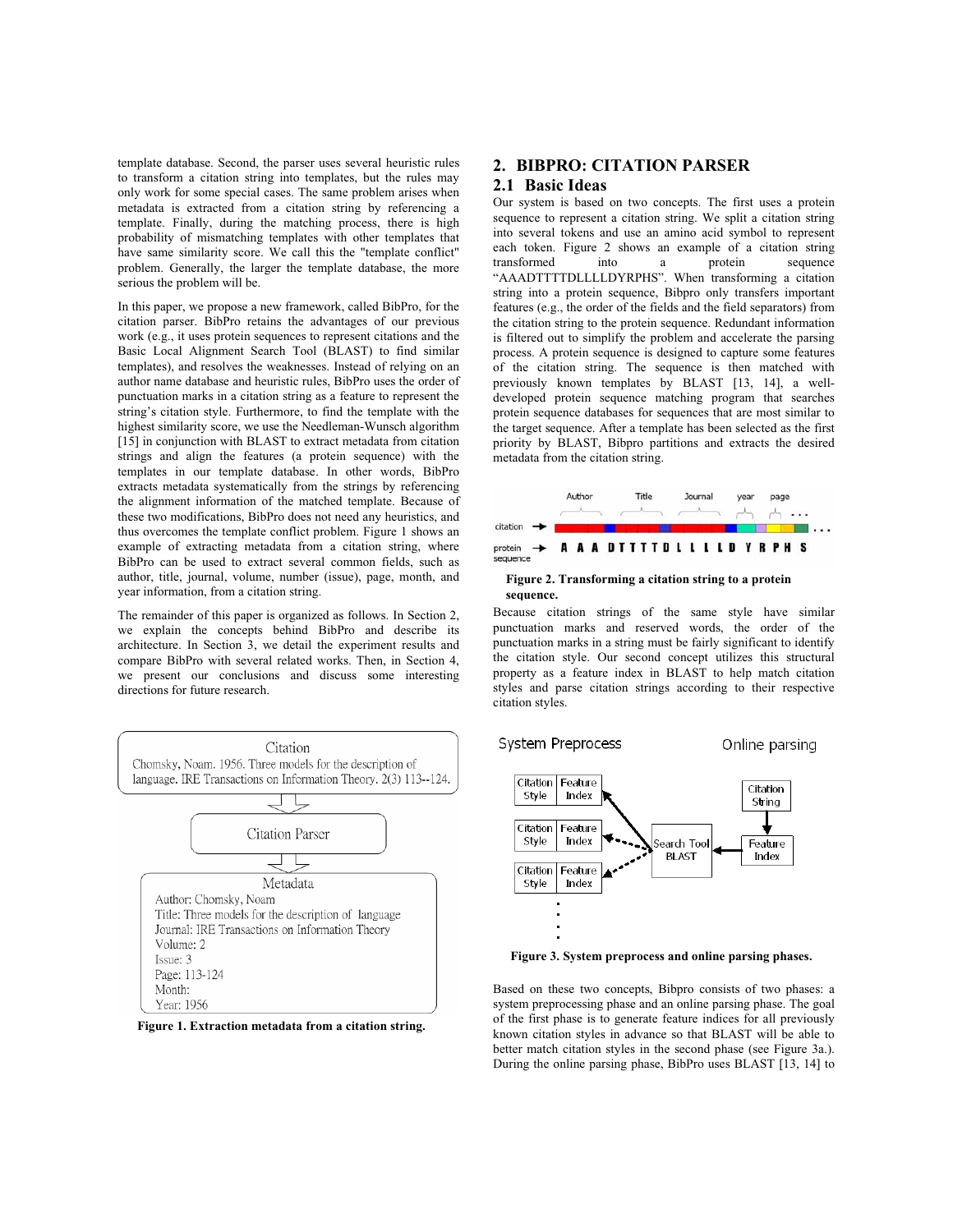find a citation style with a feature index similar to that of the citation string. BibPro then accurately extracts metadata from this citation string. In the following subsections, we introduce each component and the feature indices used in our system.

## **2.2 Form Translation**

In order to use BLAST to match similar citation styles, we need to transform incompatible citation strings into compatible protein sequences. Therefore, we need to consider a number of questions:

- $\bullet$  How many symbols can be used in a protein sequence?
- $\bullet$  How many fields should be extracted from a citation string?
- $\bullet$  How do we transform a citation string into a protein sequence and retain its citation style information?

Having considered the above questions, we created an encoding table to define the relationships between the tokens in a citation string and the symbols in protein sequences, as shown in Table1.

**Table 1. Encoding Table** 

| rasic il Encount rasic          |                                                                        |
|---------------------------------|------------------------------------------------------------------------|
| A: Author                       | N: numeral                                                             |
| $T$ : Title                     | Q: @ # \$ % ^ & * + = \  ~ _                                           |
| L: Journal                      | 1!2                                                                    |
| $F:$ Volume value               | $\left  \cdot \right $ ( $\left  \cdot \right $ $\left  \cdot \right $ |
| W: Issue value                  | $K:$ ) $\}$ > $\bot$                                                   |
| H: Page value                   | D: .                                                                   |
| X: noise (unrecognized token)   | G: " " "                                                               |
| M: Month                        | R: .                                                                   |
| Y: Year (number: 1900-2010)     | $C: -$ :                                                               |
| S: Issue key. e.g. "no", "No"   | Fili                                                                   |
| P: Page key. e.g. "pp", "page"  | Z: :                                                                   |
| V: Volume key. e.g. "Vol", "vo" | B: blank (use one "B" to<br>replace continuous<br>"X " )               |

The design of the encoding table is based on the following observations:

- BLAST can only process sequences with 23 different symbols, so we use these 23 symbols to represent different fields, and use field separators to keep the citation style information in sequence.
- $\bullet$  The most common fields in citation strings are: author, title, journal, volume, number, page, issue, month and year. Thus, we focus on extracting these fields from citation strings and assign a symbol to represent each field.
- $\bullet$  The most common reserved words used in citation string are: "vo", "vol", "no", "NO", "pp", and "page". Since these words are also used to separate fields, we use a symbol to represent each kind of reserved word.
- $\bullet$  The punctuation marks normally used to separate fields are: ", ", "  $\cdot$  ", ", ", " : ", " " " and " ' ". Hence we assign each punctuation mark a symbol to represent it.
- $\bullet$  Brackets and parentheses are synonymous in citation strings, so we use one symbol to represent both.

• Several kinds of punctuation marks appear in the title field, such as: " - ", " ! ", " ? ". However, we only use one symbol to represent all of them because they do not separate fields.

Figures 4 and 5 show examples of citation strings transformed into protein sequences. Figure 4 shows that when a citation string's partitions are pre-determined, we can correctly label each token. Because this form is the correct encoding of the protein sequence, we call it the "RESULT FORM", and if we can correctly transform a citation string to its RESULT FORM, it is easy to extract information for the citation string. However, when parsing a given citation string online, as Figure 5 shows, we can only label each token based on its content. If we find unrecognized tokens, we replace them with a "X". We call this protein sequence the "BASE FORM". Thus, the process of parsing citation strings can be stated more simply as the transformation of target citation strings from their BASE FORM into their RESULT FORM.

To transform a citation string from its BASE FORM into its RESULT FORM, we need to know its citation style. For this reason, we define several forms of a protein sequence for our mining process:

- STYLE FORM: To store information about different citation styles, BibPro generates a style form for each style in the preprocessing phase. The style form is then used to partition citation strings during the online parsing phase. The RESULT FORM can represent style information for specific citation strings, but it has a lot of excess information, such as the length of author, title, and journal fields. We therefore condense the redundant information in the RESULT FORM by using one of each symbol to represent the above fields, as shown in Figure 6. This sequence, called the "STYLE FORM", is used to represent a citation style.
- INDEX FORM: To recognize the style of a citation string, we need to define a form to represent the feature index shown in Figure 3. We only use the order of punctuation marks in citation strings as the feature index. Figure 7 shows an example of the transformation of a citation string from its BASE FORM into what we call its "INDEX FORM" by removing all other unrecognized tokens. The INDEX FORM is the protein sequence that BLAST will try to match with similar sequences in the template database, so it is like an index used in a conventional database.
- z ALIGN FORM: Parsing a citation string online is a difficult task, even after BLAST has determined its corresponding template. This is because the system only knows the INDEX and STYLE FORM of the template, but many fields of the citation like the author, title, and journal fields may contain punctuation marks. To extract these fields correctly, we have to remove all the punctuation marks in them. Besides, the STYLE FORM only shows the order of fields, not the number of authors that appear in a citation string. Hence, we cannot partition the citation string correctly with the STYLE FORM alone. For this reason, we use a knowledge database that includes author and journal information to mark and group author and journal field tokens in citation strings during the online parsing phase. Figure 8 shows an example of author and journal field grouping during the transformation of the BASE FORM into what we call the "ALIGN FORM". The knowledge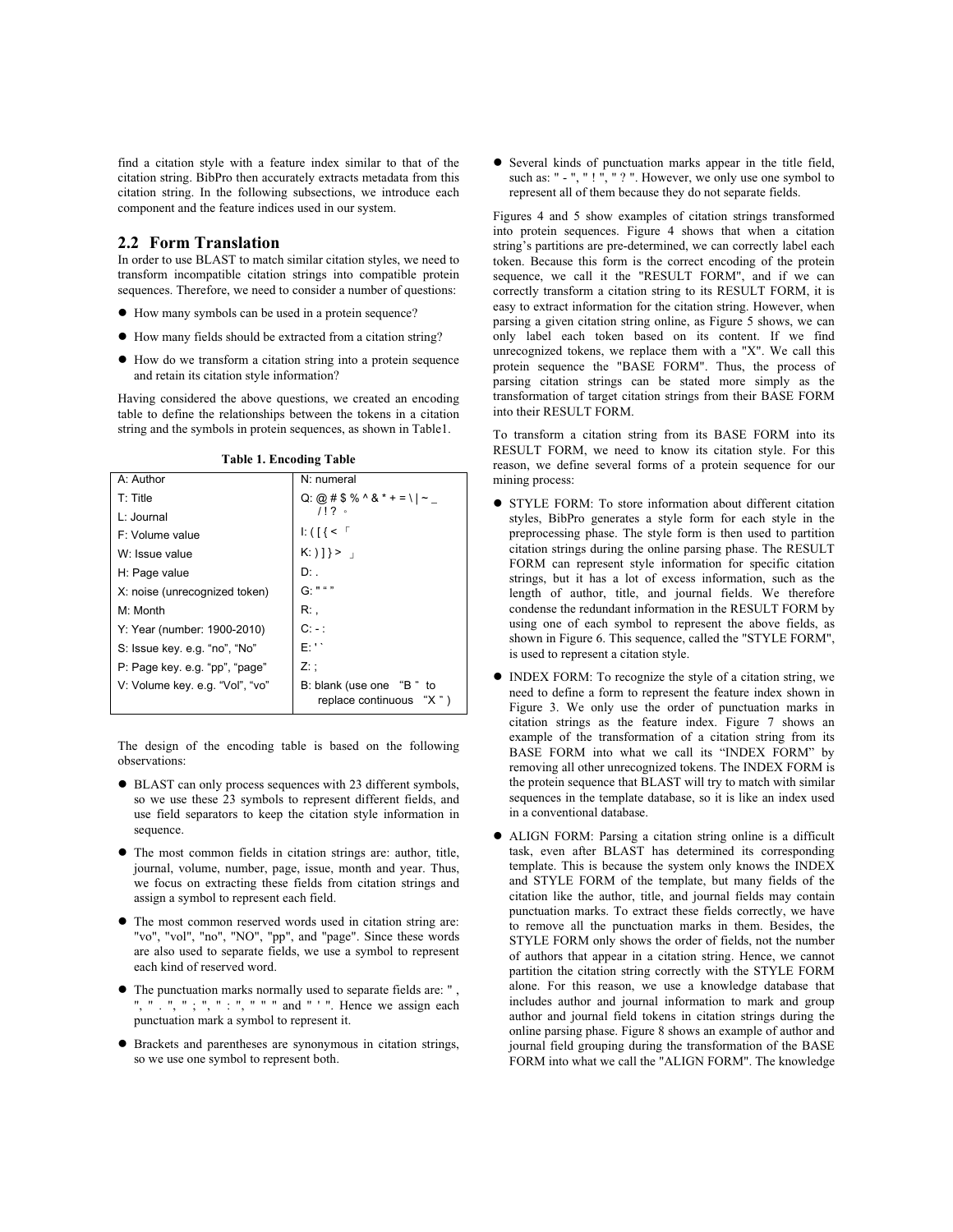Citation: Chomsky, Noam. 1956. Three models for the description of language.

IRE Transactions on Information Theory. 2(3) 113--124.

| TOKEN   Chomsky   ,   Noam   .   1956   .   Three   models   for   the   description   of   language   .                                                                                                                                                                                                                         |  |  |  |  |  |  |  |  |  |  |  |  |  |  |  |  |
|----------------------------------------------------------------------------------------------------------------------------------------------------------------------------------------------------------------------------------------------------------------------------------------------------------------------------------|--|--|--|--|--|--|--|--|--|--|--|--|--|--|--|--|
| $\{$ SYMBOL $\}$ A $\{$ A $\{$ D $\}$ Y $\{$ D $\}$ T $\{$ T $\{$ T $\{$ T $\}$ T $\{$ T $\{$ T $\}$ T $\{$ D $\}$                                                                                                                                                                                                               |  |  |  |  |  |  |  |  |  |  |  |  |  |  |  |  |
|                                                                                                                                                                                                                                                                                                                                  |  |  |  |  |  |  |  |  |  |  |  |  |  |  |  |  |
| $\mathbf{SVMBOL}$ $\mathbf{L}$ $\mathbf{L}$ $\mathbf{L}$ $\mathbf{L}$ $\mathbf{L}$ $\mathbf{L}$ $\mathbf{L}$ $\mathbf{L}$ $\mathbf{L}$ $\mathbf{L}$ $\mathbf{L}$ $\mathbf{L}$ $\mathbf{L}$ $\mathbf{L}$ $\mathbf{L}$ $\mathbf{L}$ $\mathbf{L}$ $\mathbf{L}$ $\mathbf{L}$ $\mathbf{L}$ $\mathbf{L}$ $\mathbf{L}$ $\mathbf{L}$ $\$ |  |  |  |  |  |  |  |  |  |  |  |  |  |  |  |  |
|                                                                                                                                                                                                                                                                                                                                  |  |  |  |  |  |  |  |  |  |  |  |  |  |  |  |  |

#### RESULT FORM  $\rightarrow$ AAAD YDTTTTTTTDLLLLLDFIWKHCCHD



database is not essential to our system, but it helps improve the level of accuracy. The ALIGN FORM is only used to process citation strings in the online parsing phase.

Remember that the goal of BibPro is to correctly parse the given citation string, that is, to transform the given citation string to its final RESULT FORM. When parsing the citation string, BibPro does not know the RESULT FORM but could generate an answer by using the BLAST tool to match similar citation strings in our database. The matching process is based on the citation string's INDEX FORM, so that BibPro can find out candidate citation strings with similar INDEX FORM. According to these candidates' STYLE FORM, BibPro then uses the Needleman-Wunsch algorithm to perform global alignment between the STYLE FORM and the ALIGN FORM, and extract metadata from the given citation string. Figure 9 shows the result of global alignment. With the alignment, BibPro is able get the RESULT FORM from the ALIGN FORM by adding "A" (author), "L"

Citation: Chomsky, Noam. 1956. Three models for the description of language.

IRE Transactions on Information Theory. 2(3) 113--124. **TOKEN** Chomsky Noam 1956 Three models  $\operatorname{\mathsf{for}}$ the  $_{\mathrm{of}}$ language description **SYMBOL**  $\mathbb R$  $\bar{X}$  $\mathbf{D}$ Y  $\bar{D}$  $\mathbf x$  $\mathbf x$  $\mathbf x$  $\mathbb D$ X X X X X **TOKEN**  $\rm IRE$ Transactions on ! Information Theory  $\sqrt{2}$ 3 113 124 ſ. h  $\mathtt{C}$ **SYMBOL**  $\mathbf x$  $\bar{\mathbf{x}}$  $\rm X$  $\bar{\mathbf{x}}$ X  $\mathbb D$  $\, {\rm N}$  $\rm I$  $\, {\rm N}$  $\rm K$ N  $\mathtt{C}$ N  $\bar{D}$ BASE FORM  $\rightarrow$ XRXD YDXXXXXXXDXXXXXDNINKNCCND

**Figure 5. Transforming a citation string into a BASE FORM.**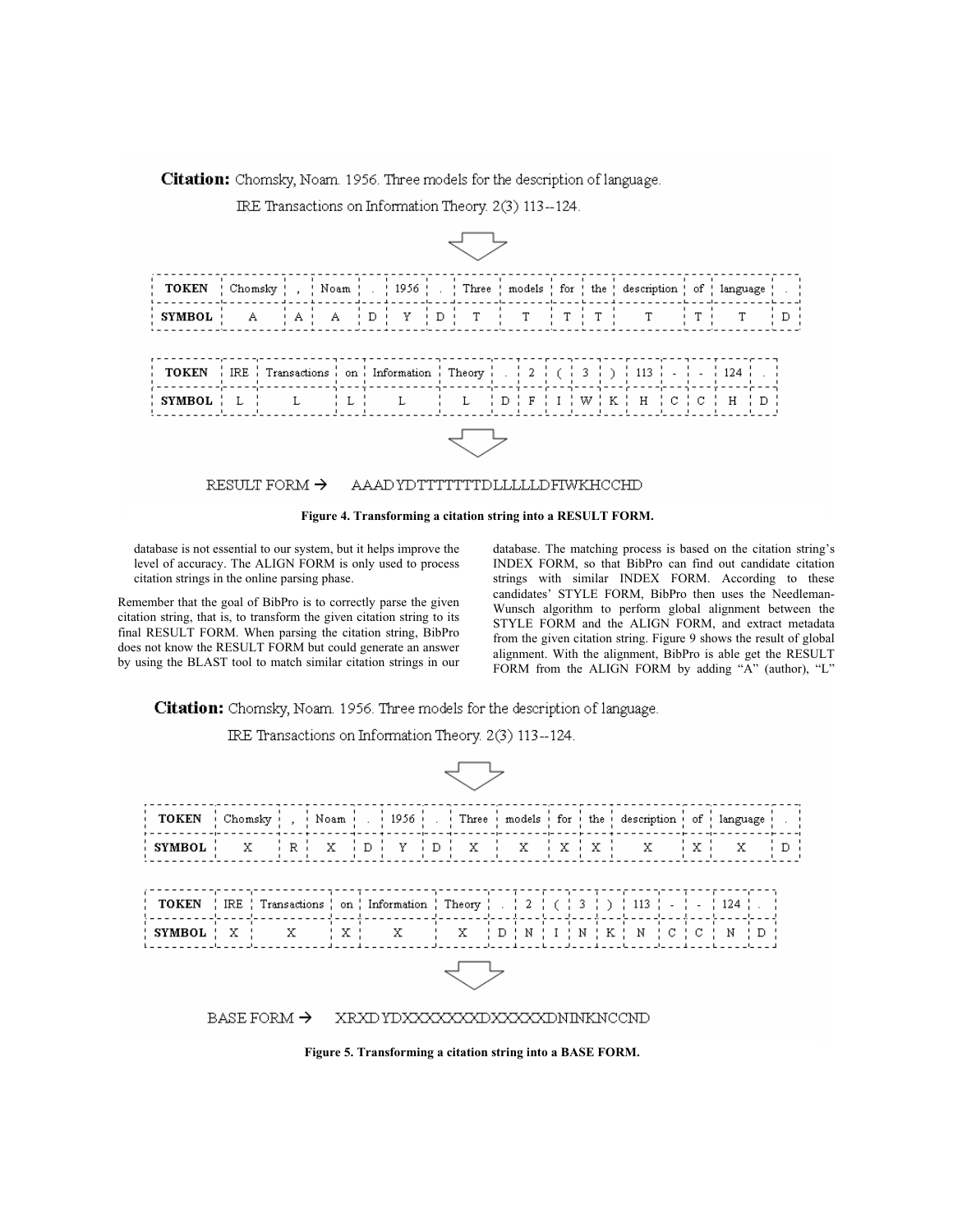

RESULT FORM  $\rightarrow$ 

AAAD YDTTTTTTTDLLLLLDFIWKHCCHD

### **Figure 9. Aligning STYLE FORM and ALIGN FORM to get a RESULT FORM.**

(journal), and "T" (title) in the correct positions and by changing "N" to its corresponding amino acid (e.g., an amino acid "N" may become F [volume number], "W" [issue number] or "H" [page number]]. Finally, by checking the original citation string and the RESULT FORM, we can parse all the metadata correctly.

# **2.3 System Architecture and Design**

Figure 10 shows a simple flow diagram of BibPro's processes. In the first step, BibPro collects data, including citation strings and their corresponding partition information, from the Internet and uses it to build a template database. The system is then able to provide an online citation parsing service. Hence, we can divide BibPro into two basic systems: a template generating system and a parsing system.



**Figure 10. System work flow of BibPro.** 

# *2.3.1 Template Generating System*

The goal of the template generating system is to construct a large database of templates, each of which represents a citation style. We divide the template generating process into two phases. The first phase collects data, including citation strings and their corresponding metadata (partition answers), from the Internet. The second phase uses this data to build the templates. We developed programs to retrieve BibTeX files from the Internet. Since the files are field-based, we can easily parse them to get the metadata for a citation string. Then, we use the title field as a search query to search for a citation in CiteSeer or another search engine, e.g., Google. In this way, we can get many citation strings and their corresponding metadata, as shown in Figure 11.



**Figure 11. Process of collecting template data.**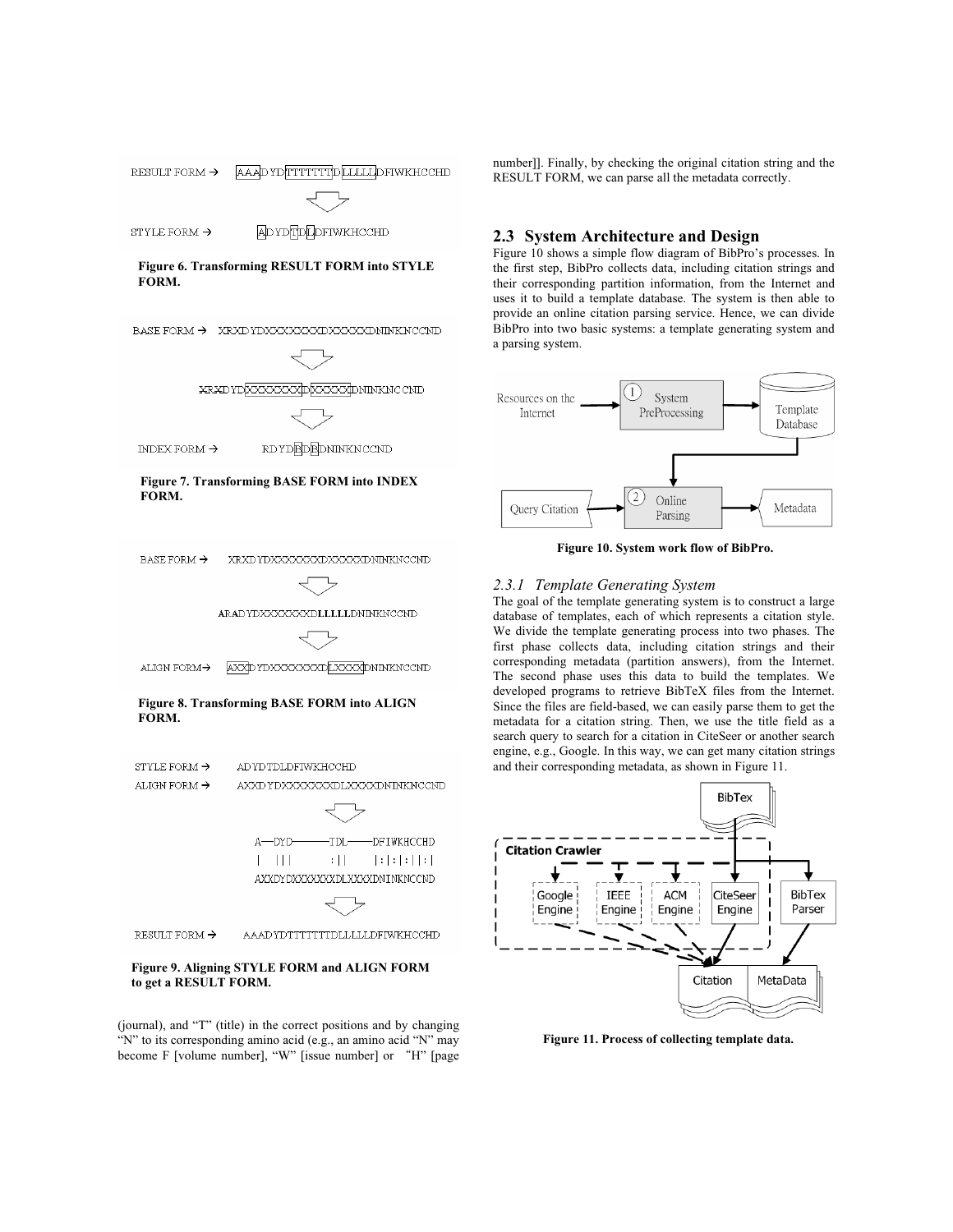

**Figure 12. The structure of building template database.**

BibPro can then build the template database. Because each citation string's partition answers are known, it is easy to transform citation strings into their STYLE and INDEX FORMs, as described in Section 2.2. We treat these two sequences as one record in the template database. However, we can not store the record in the database directly because the data collected from a citation string may be inconsistent with its metadata. Moreover, our token-based form translation may encounter problems if different fields share the same token. For this reason, we designed a template filter to ensure that a template is consistent with its original citation string. The template filter is designed according to some simple rules (e.g., the author, title and journal fields can not appear more than once in a citation string). This filter enables BibPro to build the template database automatically. Figure 12 shows the process of building a template database.

#### *2.3.2 Parsing System*

Once the template database has been compiled, BibPro can parse a citation string on-the-fly. Like the template-generating process,



**Figure 13. Process of matching template by the BLAST.**



**Figure 14. Process of extracting metadata.** 

the parsing process can also be divided into two phases. In the first phase, BLAST searches the template database for the template most similar to that of the citation string. Then, the encoding table transforms the citation string into its INDEX FORM and ALIGN FORM. BibPro then uses the INDEX FORM as a query string for BLAST to match against and find the corresponding STYLE FORM. Since BLAST needs a scoring table to evaluate the search results, we modified the score table to fit the encoding table's definitions. The complete process is illustrated in Figure 13.

A problem may arise if the template database becomes too large because BLAST is likely to match many STYLE FORMs with the same similarity score. To solve this problem, in the second phase, BibPro uses the Needleman-Wunsch algorithm to compute the ALIGN FORMs of all the matched STYLE FORMs with the same score. Since the algorithm also needs a score table to evaluate the score, we added the author and journal information, which is included in both the ALIGN and STYLE FORMs, to the score table (see Appendix 1) . After calculating the scores, BibPro chooses the STYLE FORM with the highest score and thereby avoids the template conflict problem. Note that during the alignment computation step, BibPro continues to extract metadata from the citation string. Figure 14 illustrates the processes in the second phase.



**Figure 15. System structure of BibPro.**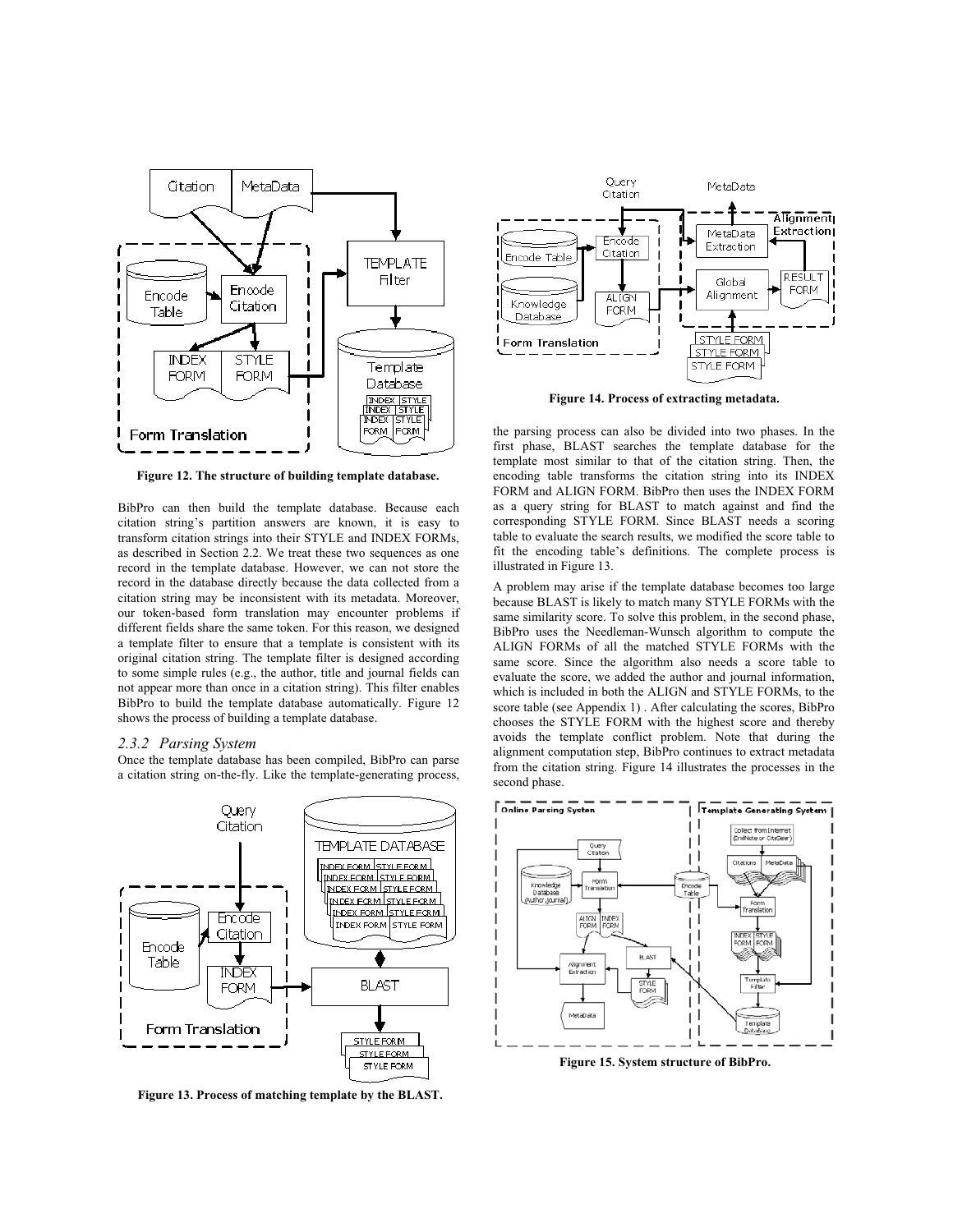Figure 15 shows the combination of the parsing system and template generating system in BibPro.

#### **3. EXPERIMENTS AND ANALYSIS**

To conduct a comprehensive evaluation, we compared BibPro with several other systems. Because we cannot obtain their source codes, and each of them only provides its own dataset and performance measurements, we used their datasets with corresponding performance measurements when comparing with different systems, in order to have a fair comparison.

#### **3.1 Datasets**

We chose three datasets for our experiments. The first dataset, which was compiled by [12], comprised six citation styles, namely, JMIS, ACM, IEEE, APA, MISQ, and ISR, and included 160,000 citation strings. We randomly selected 10,000 strings to build the template database and another 10,000 citation strings for testing. We refer this dataset as D1.

The second dataset was created by the Cora project [5, 17]. It comprises 500 citation strings, each of which contains 13 fields: author, title, editor, book title, date, journal, volume, tech, institution, pages, location, publisher, and note. We used 350 citation strings for training and the remaining 150 for testing. We refer this dataset as D2.

The third dataset was obtained from CiteSeer and contained 6,500 citation strings. We developed two programs: one to retrieve the BibTeX files from each citation string on the Internet; and the other for choosing the title field to search the citations in CiteSeer so that we could compile the citation strings and their corresponding metadata. We used 2,500 citation strings for training and 4,000 for testing. We refer this dataset as D3.

The citation strings in D1 are more regular than those in D2 and D3 because they were generated from existing data. Moreover, the citation styles only differ in the order of the fields and the separators of the fields. In other words, there are no variations in the citation string formats. The D2 dataset is more complex than D1; however, it only contains 500 records, which are insufficient to express every type of citation style. We therefore collected real data from the Internet to generate the D3 dataset, which is more varied and fits real-world applications better.

#### **3.2 Performance Measurements**

We use different performance measurements for the datasets in our experiments. The first measurement, which is also used in [11,  $12$ ] is

$$
Accuracy = \frac{Number of correctly extracted fields}{Total number of fields}
$$

This accuracy measurement, called EVAL1, is used to evaluate the system's performance on the D1 dataset.

The second measurement, defined in [5], is calculated as follows:

 $\bullet$  Word accuracy: assume that A is the number of true positive words, B is the number of false negative words, C is the number of false positive words, D is the number of true negative words, and  $A + B + C + D$  represents the total number of words. The word accuracy is calculated  $A + D$ 

$$
by: A + B + C + D
$$

• F1-measure: The Precision, Recall and F1 measures are defined as follows.

$$
Precision = \frac{A}{A+C} \quad Recall = \frac{A}{A+B} \quad F1 = \frac{2 \times Precision \times Recall}{Precision + Recall}
$$

This measurement, called EVAL2, is used to evaluate the system's performance on the D2 dataset.

The third measurement is used for the D3 dataset. For this dataset, the metadata in BibTeX that we collected from the Internet should be consistent with the metadata of the citation string. Unfortunately, some of the BibTeX metadata from the Internet does not fit the corresponding citation string. To resolve this problem, we developed the following measurement to determine whether the data is correctly parsed.

$$
\text{Field Precision } = \frac{\#[\text{Token}_{\text{parsed field}} \cap \text{Token}_{\text{BibText field}}]}{\#[\text{Token}_{\text{query citation}} \cap \text{Token}_{\text{BibText}}]}
$$

where Token<sub>parsed field</sub> denotes tokens that appear in the parsed subfield; Token<sub>query citation</sub> denotes tokens that appear in the query citation string; Token<sub>BibTex field</sub> denotes tokens that appear in a specific subfield in the BibTeX file; and  $Token<sub>BibTex</sub>$  denotes all tokens that appear in the BibTeX file.

The denominator represents the number of the tokens in both the citation string and the BibTeX file, while numerator represents the number of correctly parsed tokens. We use this measurement, called EVAL3, to compare BibPro with ParaCite.

Using these three measurements, we can compare BibPro with other systems and derive more reliable experiment results.

### **3.3 Experimental Results**

#### *3.3.1 Comparison with INFOMAP*

The first experiment compares BibPro with INFOMAP [11, 12]. We used EVAL1 on the D1 dataset; the results are shown in Table 2. BibPro outperforms INFOMAP with an overall average accuracy for the six styles of 97.68% versus 92.39% for INFOMAP. Furthermore, in all fields, except the journal field, BibPro achieves a higher average accuracy level than INFOMAP. More specifically, BibPro is at least 5% more accurate in the author, title, issue and page fields. Similarly, of the six different citation styles mentioned earlier, BibPro excels in all styles except the MISQ style. To verify the scalability, we use the same template database and evaluation to test the full 150,000 citation strings, and the overall average accuracy is 94.85% as shown in Table 3. The results show that BibPro can achieve a better performance than INFOMAP. Furthermore, it is reliable when the dataset is regular and clean.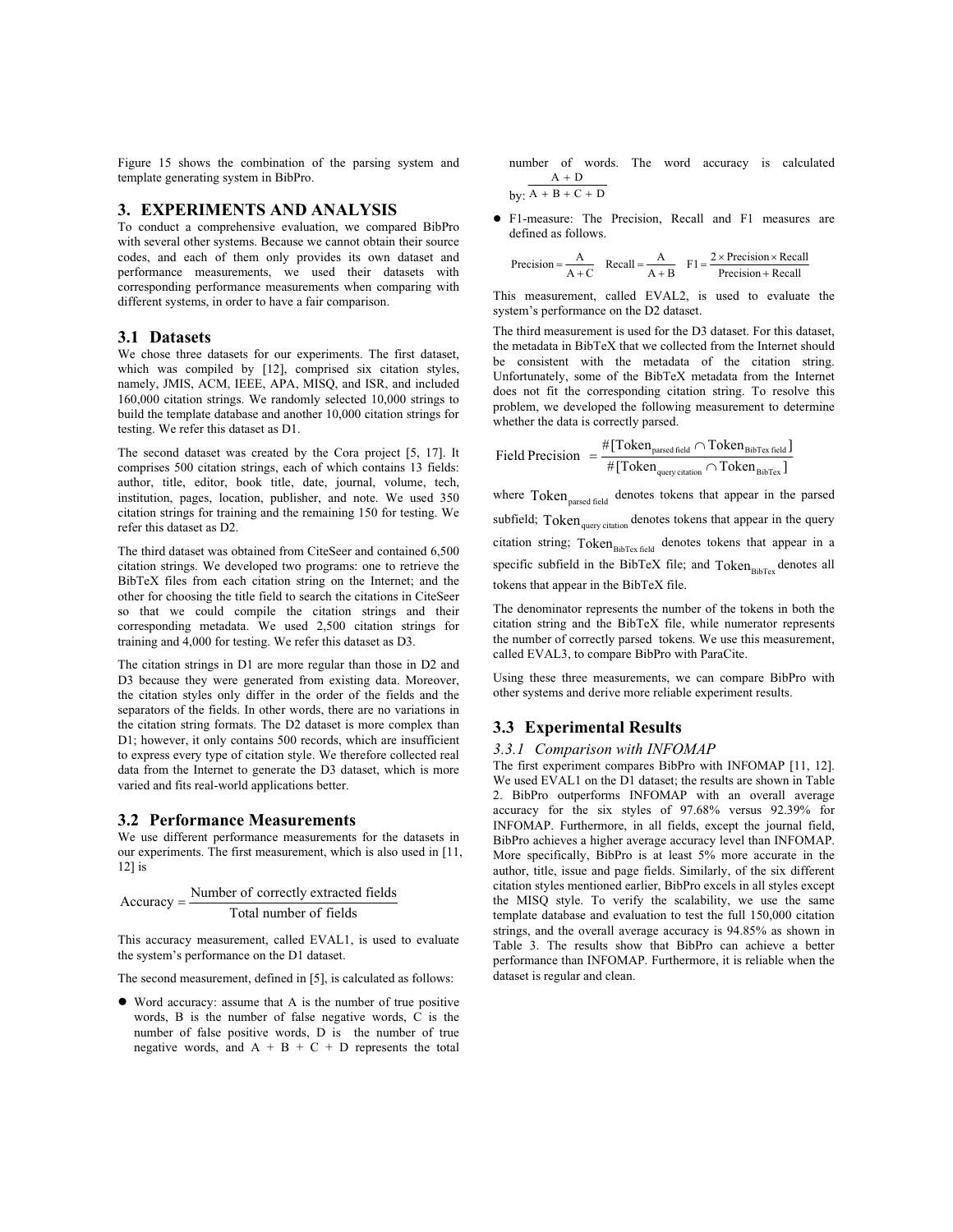|                   | Citation<br>Style | Author | Title  | Journal        | Volume | Issue  | Year   | Page                                                     | Overall |
|-------------------|-------------------|--------|--------|----------------|--------|--------|--------|----------------------------------------------------------|---------|
|                   |                   |        |        |                |        |        |        | 98.71%<br>98.40%<br>97.92%<br>98.55%<br>98.83%<br>98.76% | Avg.    |
|                   | <b>APA</b>        | 99.67% | 96.38% | 97.06%         | 98.99% | 98.12% | 99.42% |                                                          | 98.33%  |
|                   | <b>IEEE</b>       | 98.72% | 98.12% | 99.12%         | 99.30% | 98.39% | 99.40% |                                                          | 98.78%  |
|                   | <b>ACM</b>        | 97.14% | 95.01% | 93.93%         | 97.19% | 97.03% | 98.88% |                                                          | 96.73%  |
| <b>Bib</b><br>Pro | <b>ISR</b>        | 99.48% | 96.17% | 96.96%         | 99.15% | 98.39% | 99.35% |                                                          | 98.29%  |
|                   | <b>MISO</b>       | 98.59% | 97.99% | 98.98%         | 99.41% | 98.61% | 99.54% |                                                          | 98.85%  |
|                   | <b>JMIS</b>       | 91.95% | 87.90% | 90.46%         | 99.23% | 98.03% | 99.46% |                                                          | 95.11%  |
|                   | Avg.              | 97.59% | 95.26% | 96.09%         | 98.88% | 98.09% | 99.34% | 98.53%                                                   | 97.68%  |
|                   | <b>APA</b>        | 92.32% | 71.80% | 94.33%         | 97.39% | 84.92% | 96.48% | 95.09%                                                   | 90.33%  |
|                   | <b>IEEE</b>       | 94.17% | 89.05% | 92.07%         | 95.45% | 84.49% | 97.18% | 89.81%                                                   | 91.75%  |
| <b>INFO</b>       | <b>ACM</b>        | 88.36% | 91.10% | 99.41%         | 80.28% | 87.73% | 96.47% | 83.95%                                                   | 89.61%  |
| <b>MAP</b>        | <b>ISR</b>        | 91.93% | 78.33% | 95.32%         | 95.28% | 87.00% | 96.34% | 90.61%                                                   | 90.69%  |
|                   | <b>MISO</b>       | 97.73% | 97.92% | 100.00<br>$\%$ | 99.99% | 99.98% | 99.94% | 99.64%                                                   | 99.31%  |
|                   | <b>JMIS</b>       | 76.55% | 72.57% | 99.99%         | 99.98% | 99.97% | 99.93% | 99.69%                                                   | 92.67%  |
|                   | Avg.              | 90.18% | 83.46% | 96.85%         | 94.73% | 90.68% | 97.72% | 93.13%                                                   | 92.39%  |

**Table 2. Extraction results of BibPro and INFOMAP on D1 using EVAL1.** 

**Table 3. Extraction results of BibPro on 150,000 citation strings using EVAL1.** 

| Citation<br>style | Author | <b>Title</b> | Journal | Volume | Issue  | Year   | Page   | Overall<br>Avg. |
|-------------------|--------|--------------|---------|--------|--------|--------|--------|-----------------|
| <b>APA</b>        | 99.01% | 85.55%       | 89.40%  | 98.68% | 96.97% | 99.48% | 98.34% | 95.34%          |
| <b>IEEE</b>       | 96.99% | 93.72%       | 97.45%  | 99.09% | 97.45% | 99.32% | 98.57% | 97.51%          |
| <b>ACM</b>        | 93.34% | 83.77%       | 84.45%  | 95.12% | 94.26% | 98.11% | 97.47% | 92.36%          |
| <b>ISR</b>        | 97.48% | 84.71%       | 88.41%  | 97.37% | 96.73% | 98.54% | 98.33% | 94.51%          |
| <b>MISO</b>       | 97.30% | 93.46%       | 95.84%  | 98.90% | 97.03% | 99.61% | 98.86% | 97.29%          |
| <b>JMIS</b>       | 89.48% | 77.96%       | 86.32%  | 98.42% | 94.89% | 98.89% | 98.85% | 92.11%          |
| Avg.              | 95.60% | 86.53%       | 90.31%  | 97.93% | 96.22% | 98.99% | 98.40% | 94.85%          |

#### *3.3.2 Comparison with CRF and HMM*

In the second experiment, we compared BibPro with the CRF and HMM systems, using EVAL2 as the performance measurement for the D2 dataset. The results are shown in Table 4. We compare BibPro with these systems because it is designed to extract the most common fields for citation strings; therefore, we could only measure the accuracy of the author, title, journal, volume, issue, page, month and year fields in a citation string. Moreover, we use the month and year fields to represent the date field and ignore the issue field because it was not included in the D2 dataset. The results show that BibPro is more accurate than HMM, but less accurate than CRF. However, since the D2 dataset only contains 500 records, it is not large enough to evaluate the performance of a real-world system. Furthermore, the D2 dataset comprises multiple styles that are difficult to differentiate. However, since BibPro automatically builds a feature list for each known template during the token matching step, it does not work very well with citation strings that have ambiguous tokens, such as those in D2. Thus, the results suggest that the size of the dataset and the variety of the citation strings in the dataset may have a strong impact on the system's performance.

| Table 4 Extraction results of HMM, CRF and BibPro on D2 |  |  |  |
|---------------------------------------------------------|--|--|--|
| using EVAL2.                                            |  |  |  |

|                  |        | НММ            |        | <b>CRF</b>     | <b>BibPro</b> |                |  |  |
|------------------|--------|----------------|--------|----------------|---------------|----------------|--|--|
|                  | acc.   | F <sub>1</sub> | acc.   | F <sub>1</sub> | acc.          | F <sub>1</sub> |  |  |
| Author           | 96.80% | 92.70%         | 99.90% | 99.40%         | 97.17%        | 93.98%         |  |  |
| <b>Booktitle</b> | 94.40% | 0.85%          | 97.70% | 93.70%         |               |                |  |  |
| Date             | 99.70% | 96.90%         | 99.80% | 98.90%         | 99.92%        | 98.96%         |  |  |
| Editor           | 98.80% | 70.80%         | 99.50% | 87.70%         |               |                |  |  |
| Institution      | 98.50% | 72.30%         | 99.70% | 94.00%         |               |                |  |  |
| Journal          | 96.60% | 67.70%         | 99.10% | 91.30%         | 93.58%        | 83.27%         |  |  |
| Location         | 99.10% | 81.80%         | 99.30% | 87.20%         |               |                |  |  |
| <b>Note</b>      | 99.20% | 50.90%         | 99.70% | 80.80%         |               |                |  |  |
| Pages            | 98.10% | 72.90%         | 99.90% | 98.60%         | 99.21%        | 92.09%         |  |  |
| Publisher        | 99.40% | 79.20%         | 99.40% | 76.10%         |               |                |  |  |
| Tech             | 98.80% | 74.90%         | 99.40% | 86.70%         |               |                |  |  |
| Title            | 92.20% | 87.20%         | 98.90% | 98.30%         | 94.17%        | 90.13%         |  |  |
| Volume           | 98.60% | 75.80%         | 99.90% | 97.80%         | 99.21%        | 84.62%         |  |  |

# *3.3.3 Comparison with ParaCite*

In this experiment, we compared BibPro with ParaCite [16] using EVAL3 as the performance measurement on the D3 dataset. The results are detailed in Table 5. Since the source code for ParaCite is available on the Internet, we can use the D3 dataset, which was compiled by our automatic programs to compare ParaCite's performance with that of BibPro. Because ParaCite does not automatically build templates, we use ParaCite's default template database to test the D3 dataset, which contains about 4000 records. Moreover, because ParaCite can only extract one author name per citation string, its accuracy in the author field is much lower than that of BibPro. From Table 5, we observe that, in terms of accuracy, BibPro outperforms the ParaCite system by more than 20% in all fields, except the title field, and by as much as 90% in the page field. BibPro achieves a better performance than ParaCite because the D3 dataset consists of real data, which is more complex than regular datasets. However, comparing the accuracy level of the different fields in BibPro, it is interesting to note that the average accuracy for the title and journal fields is consistently lower than it is for other fields. This is probably due to the frequent variability (the variability in punctuation e.g., "-", ".", and "?") in the title and journal fields.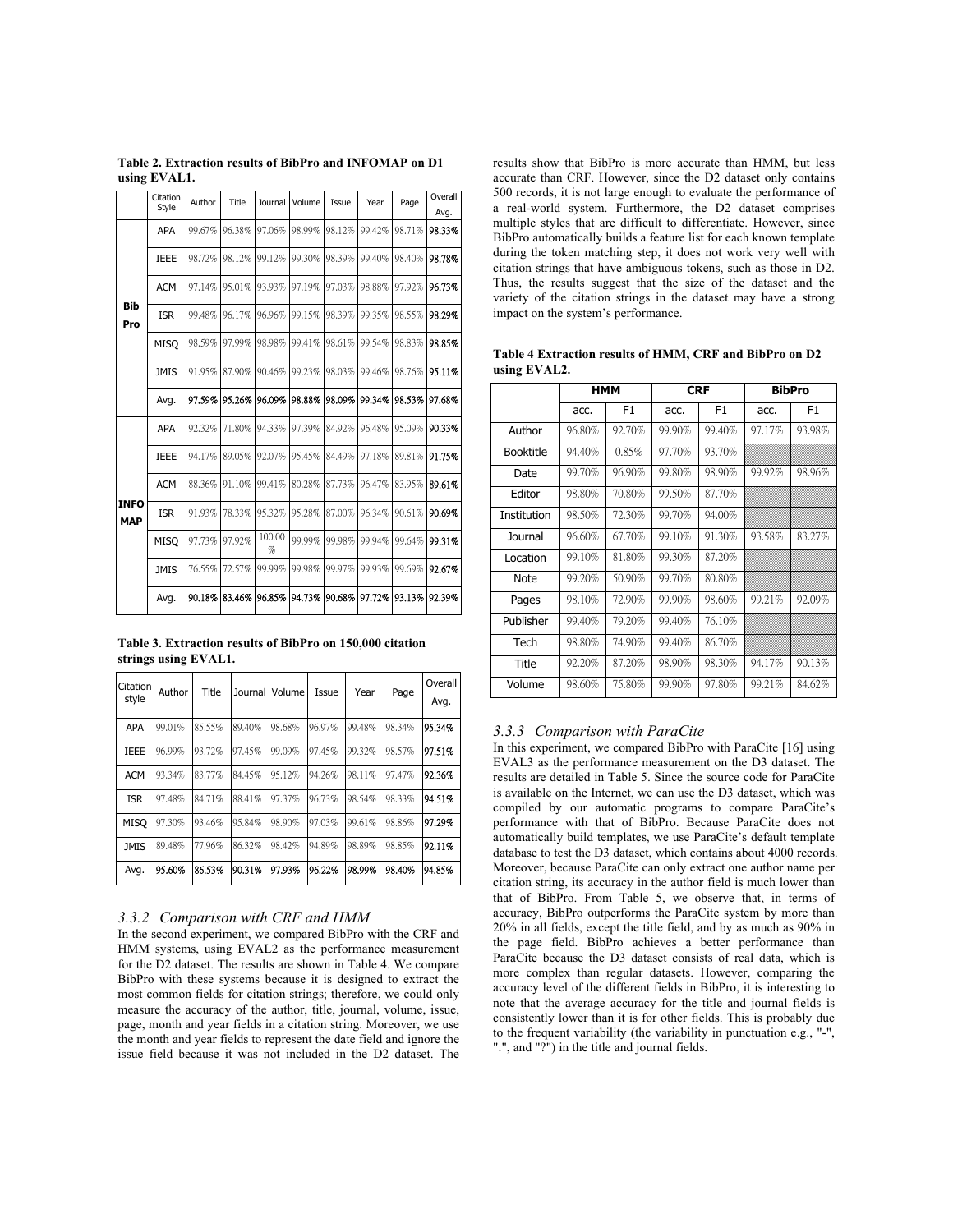|              | Author I | Title           |        | Journal   Volume   Page   Issue   Month   Year             |       |        |        |
|--------------|----------|-----------------|--------|------------------------------------------------------------|-------|--------|--------|
| Bib<br>Pro   |          |                 |        | $93.11\%$ 73.31% 54.23% 82.79% 95.08% 84.63% 88.99% 96.47% |       |        |        |
| Para<br>Cite |          | 24.02%   72.77% | 29.65% |                                                            | 4.67% | 24.57% | 77.02% |

**Table 5 Extraction results of ParaCite and BibPro on D3 using EVAL3.** 

## **3.4 Analysis**

We now consider several important factors that can influence the performance of BibPro. The factors are the benchmark, score matrix, knowledge database, and template database. Our experiment results suggest that the origin of target datasets affects the performance substantially. In addition, the more regular the dataset is, the higher the level of accuracy will be. To determine what other factors reduced the accuracy level, we checked the datasets manually. Our findings are listed below.

- **•** [Template Creating Error]: Since the process of transforming a citation string into its STYLE FORM depends on token matching, problems may arise when tokens with ambiguous meanings are encountered. For example, the inclusion of numbers or people's names in the title field may affect the accuracy of the author and year fields. We applied a template filter to alleviate this problem, but it still affects BibPro's performance to some degree.
- **[Extraction Alignment Error]:** Even though BLAST can find templates with a high degree of similarity to the target citation strings during the online parsing phase, errors in alignment continue to occur during the extraction process. There may be several different alignments with templates that have the same similarity score. Hence, in the trace-back stage of global alignment, there may be many paths to trace back, but it is very difficult to choose the correct path automatically.
- **•** [Database Completeness Problem]: Because we use the template database as training data, the comprehensiveness of the template database and knowledge database has a strong influence on the performance of BibPro.

Since BibPro's performance depends to a large extent on the template database, our primary interest is to determine how we can automatically generate each template's feature index as precisely and efficiently as possible. However, as we use a token matching technique to recognize templates, it is difficult to create the correct feature index when citation styles are very complex. This is an interesting problem that we will consider in our future work.

We also applied two sequence alignment techniques in BibPro: BLAST and the Needleman-Wunsch algorithm. Both techniques are based on dynamic programming, so they need score matrices to evaluate the alignment results. The score matrix can be adjusted as necessary to meet different requirements. In this paper, we adjusted the score matrix to fit our experiments, as detailed in Appendix 1.

# **4. CONCLUSION AND FUTURE WORK**

Parsing citations is a challenging problem due to the diverse nature of citation styles. In this paper, we have proposed a template-based citation parsing system called "BibPro." It not only adds new citation templates easily, but also searches for the most similar templates so that it can extract metadata from citation strings rapidly. In BibPro, we use the order of punctuation marks in a citation string as features of the string's citation style. We then transform citation strings into protein sequences and apply two sequence alignment techniques, BLAST and the Needleman-Wunsch algorithm, to find the most similar template for the online parsing process. To evaluate the performance of BibPro, we compare it with some other systems by implementing experiments with various evaluation measures and datasets. The experiment results show that BibPro performs well when good quality template databases are used for training.

There are still several challenges to address when implementing BibPro in real world applications. One challenge is that it is difficult to get accurate, large-scale training datasets to cover all kinds of citation styles. Moreover, the training data we can collect from the Internet may contain a variety of errors, such as missing values, spelling errors, inconsistent abbreviations, and extraneous tokens [9]. Another challenge is that different publication types use a variety of information fields. It is difficult to extract all the information fields from each of the publication types. Therefore, in this paper, we concentrate on the most common information (fields) for all publication types. In the future, we will try to determine how we can generate the system templates more precisely and efficiently, and thus make BibPro more practical for real-world applications.

#### **5. REFERENCES**

- [1] Giles, C. L., Bollacker, K. D., and Lawrence, S. CiteSeer: an automatic citation indexing system. *Digital Libraries 98* Pittsburgh PA USA, 1998.
- [2] Bollacker, K. D., Lawrence, S., and Giles, C. L. CiteSeer: an autonous Web agent for automatic retrieval and identification of interesting publications. *In Proceedings of the Second international Conference on Autonomous Agents*, 1998.
- [3] Lawrence, S., Giles, C. L., and Bollacker, K. D. Autonomous citation matching. *In Proceedings of the Third Annual Conference on Autonomous Agents*, 1999.
- [4] Lawrence, S., Giles, C. L., and Bollacker, K. D. Digital Libraries and Autonomous Citation Indexing. *IEEE Computer, 32*, 1999, 67-71.
- [5] F. Peng, A. McCallum. Accurate information extraction from research papers using conditional random fields. *Proceedings of Human Language Technology Conference and North American Chapter of the Association for Computational Linguistics* (HLT-NAACL), 2004, 329-336.
- [6] Hui Han, Giles, C.L., Manavoglu, E., Hongyuan Zha, Zhenyue Zhang, Fox, E.A. Automatic document metadata extraction using support vector machines. *Proceedings of the 3rd ACM/IEEE-CS Joint Conference on Digital libraries*, 2003, 37-48.